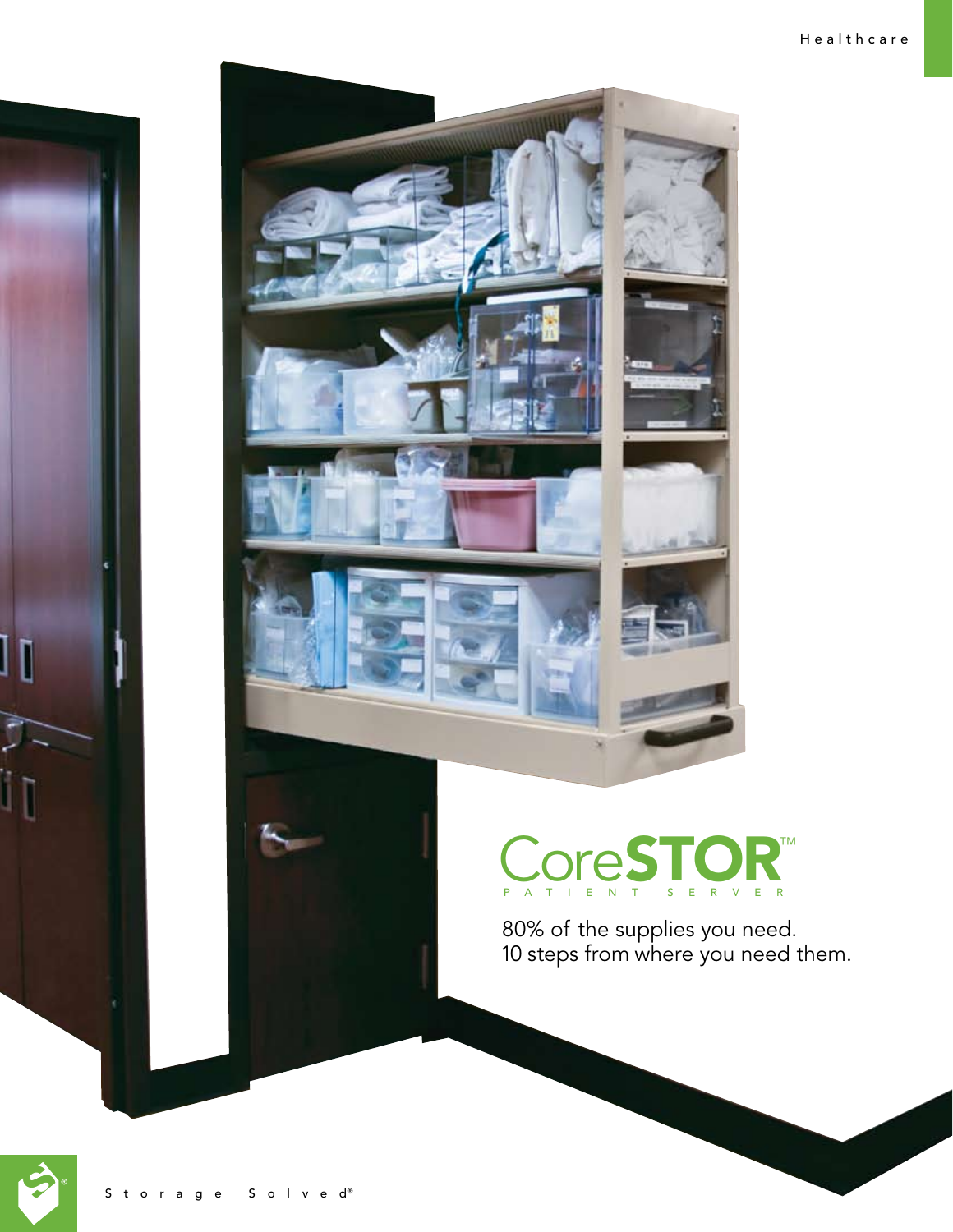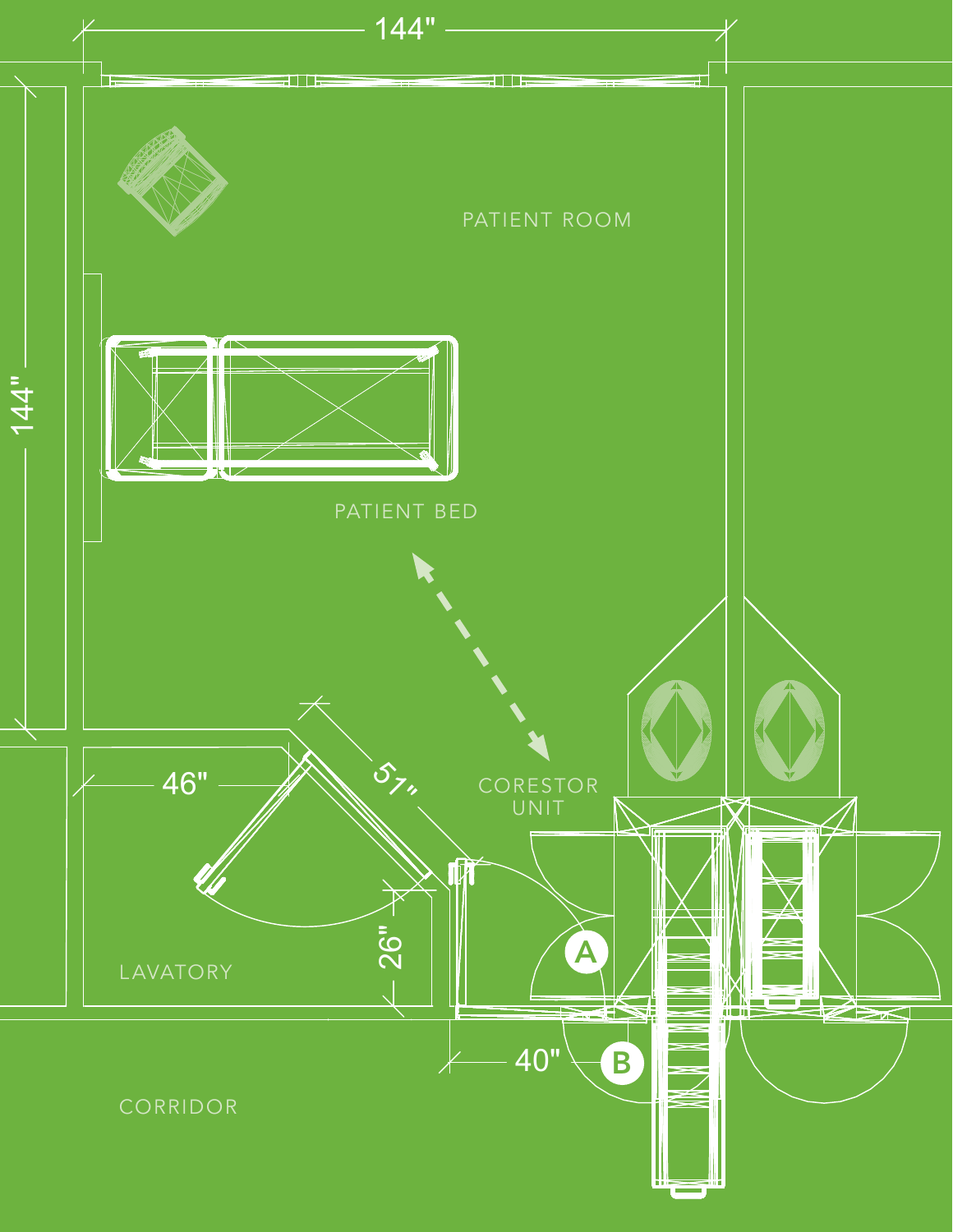# Rethink Design.

### Equip nurses to spend more time where the patients are.

Every square foot of space and every minute of nursing time is valuable. CoreSTOR™ patient server is engineered to work seamlessly with today's evidence-based patient care models.

# Reduce steps.

### Enable nurses to "go the distance" for patients, not supplies.

A nurse's time should focus on patient care. But often, existing facility models actually take nurses away from direct patient care to spend hours "hunting and gathering" supplies every day.

## ENHANCE **OUTCOMES.**

### Give your facility a built-in advantage.

Insure better nursing care in your new facility or renovation from the design stage forward, with CoreSTOR patient server.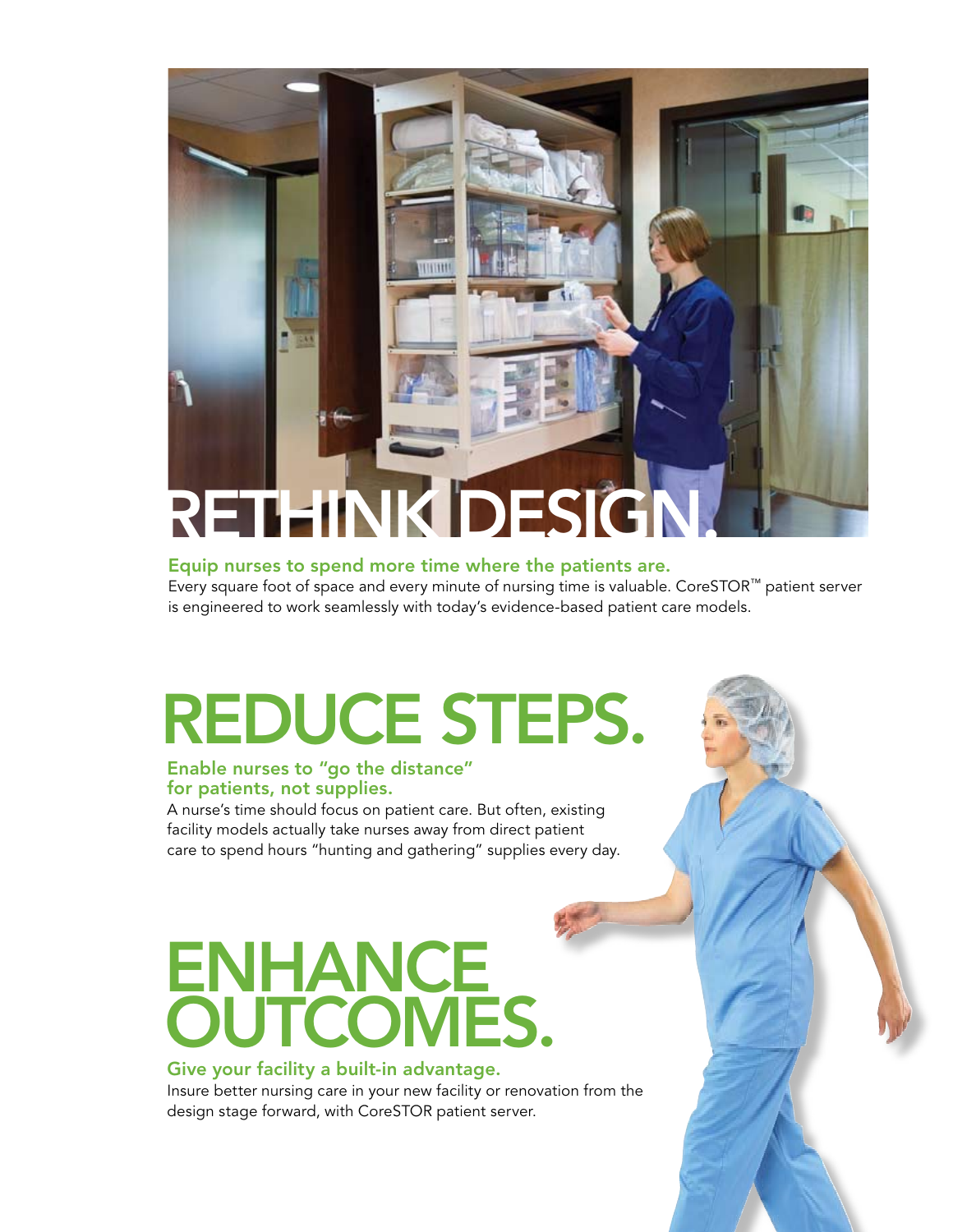### better storage. BETTER CARE. **BUILT RIGHT IN.**

CoreSTOR™ patient server is designed to put 80% of the most frequently used supplies for patient care 10 steps from the bedside. *This lets you:*

- Build a decentralized nurse station right into each patient's room equipping nurses to spend less time "hunting and gathering" and more time caring for patients. •
- Reduce traffic though the patient room by stocking supplies from outside the room – minimizing patient exposure and interruptions. •
- Optimize floor plan and patient-room design, yielding more usable space – maximizing cost-per-square foot. •





Totally accessible from inside the patient room. The entire shelf width is within easy sight and reach – just steps from the bedside.



Extends fully outside the room for easy stocking. The CoreSTOR unit's patented slide design provides complete shelving access for increased efficiency.



Smooth starts and stops are ensured by durable bearings combined with a proprietary "smooth-stopping" device. This protects supplies and makes opening and closing the unit easy – even when fully stocked.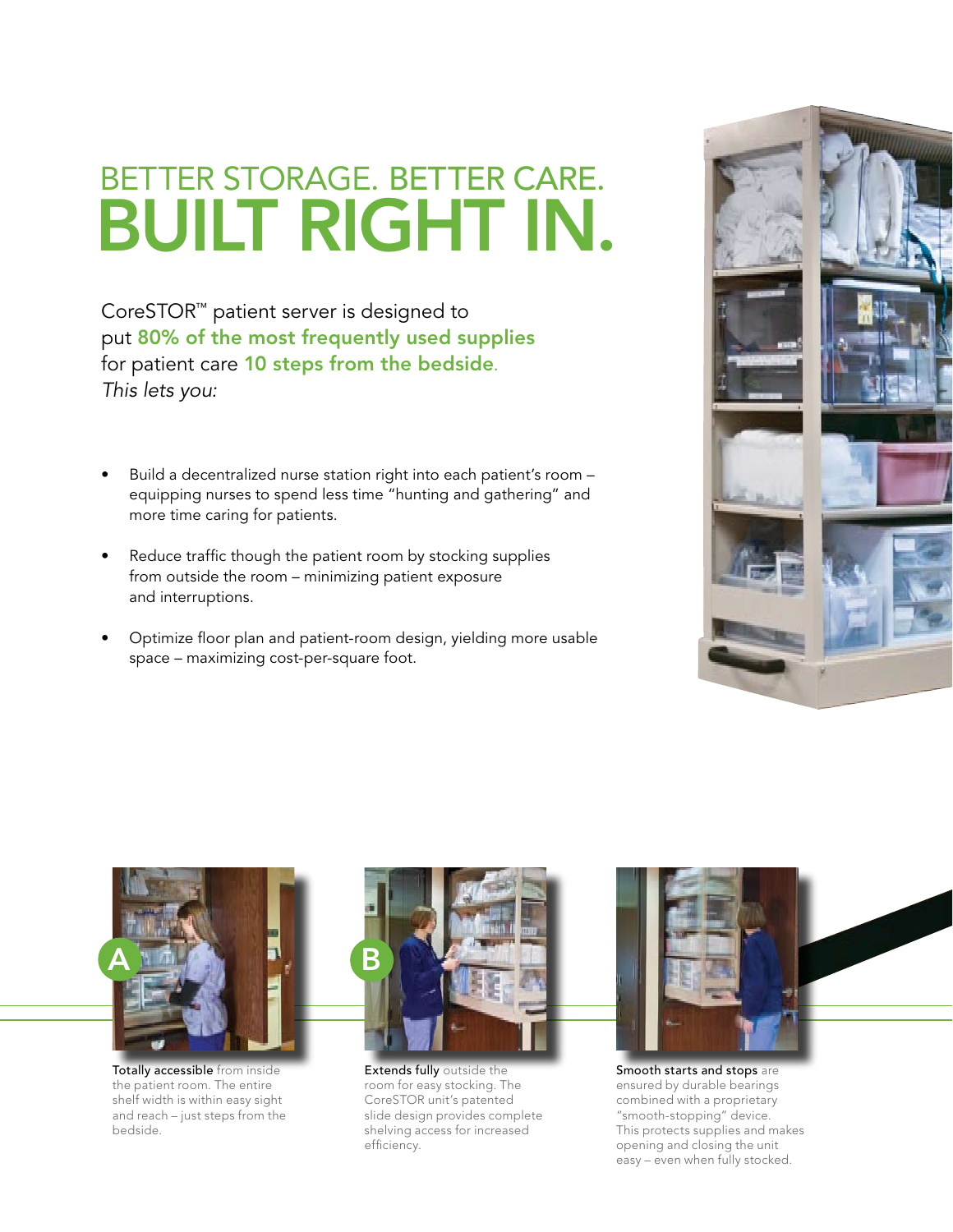

Built for long service life, the sturdy carriage is engineered from lightweight aluminum and offers a 300 lb. load capacity.



Flexible storage options let you design the storage that fits to a "T," from traditional 4-Post shelving to productive innovations such as the patent pending EZ Rail™ and FrameWRX™ storage systems.

Highly configurable, with a wide selection of carriage widths and lengths as well as shelving heights, to accommodate your floor plan and enable you to comply with building codes.



Adaptable storage solutions can include shelves, bins, hooks, pegs in a variety of colors and styles – optimized for today's needs, ready to change for tomorrow's.



### corridor